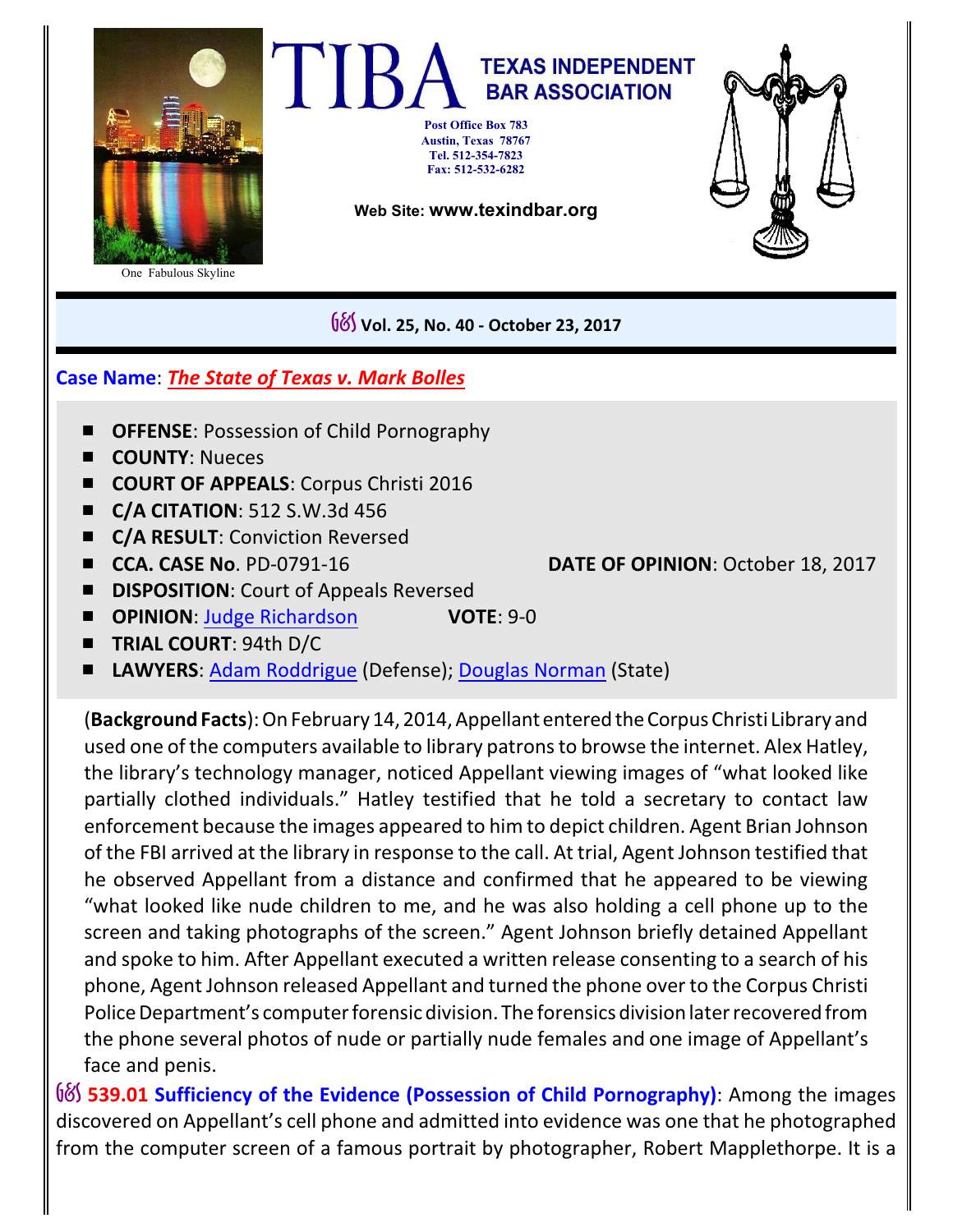portrait of a young girl of about three years old, sitting on a stone bench. "Rosie" depicts a young female child seated on a stone bench. She sits with her left leg drawn inwards towards her body while her right leg is vertical and bent at the knee. She touches the side of the bench with her right arm while her left arm reaches down in the direction of her left foot. She wears a dress but no underwear. As a result, her vagina is visible in a small part of the extreme lower portion of the image. The parties stipulated in writing that Mapplethorpe created the photograph in 1976 and that the original photograph is in the collection of the Guggenheim Museum in New York City. The second image ("the cropped image") is a close-up of the full image which depicts only the vagina and a small portion of the edge of Rosie's dress. Appellant apparently created the cropped image by using the zoom function on his camera phone to take a picture of that portion of the full image. The trial court convicted Appellant of Count 1, and acquitted him of Count 2. On appeal, Appellant asserted that the evidence is insufficient to support his conviction. He reasoned that the cropped image cannot be lewd because it is only a portion of the full image, which is a work of art and not lewd. The Court of Appeals reversed Appellant's conviction (see  $\frac{6}{5}$ , [Vol. 24, No. 26](http://www.texindbar.org/members/casesummaries/16-0627-15.pdf); 06/27/2016). It held that "the evidence was insufficient to support the conviction on Count 1 because (1) the full image does not depict a lewd exhibition of the genitals, and (2) the cropped image does not depict a person who was under the age of eighteen at the time the image was made."

**Holding**: Whether an image falls within the statutorily defined category of child pornography under Texas state law is a question that must be answered on a case by case basis. Thus, borrowing from what Justice Stewart famously observed about pornography in his concurring opinion in *Jacobellis v. Ohio*, 378 U.S. 184 (1964), we shall not attempt further to define the kinds of material we understand to be child pornography; and perhaps we could never succeed in intelligibly doing so. But we know it when we see it. **\*\*\*** As the court stated in *United States v. McCall*, 833 F.3d 560 (5th Cir. 2016), "it is the depiction — not the minor—that must bring forth the genitals or pubic area to excite or stimulate." Thus, the context of the making of the cropped image and the composition of the image, as cropped, can factor into this evaluation. The magnified cropped image is not a work of art hanging in a museum or depicted in books containing Robert Mapplethorpe's work. The magnified and cropped image is a picture of a child's genitals, legs spread open. We find that this image constitutes a "lewd exhibition" of her genitals. It would be difficult to conclude otherwise since all six [factors set out in *United States v. Dost*, 636 F. Supp. 828 (S.D. Cal. 1986)] have been satisfied. **\*\*\*** In sum, we hold that child pornography can result from image editing and manipulation. In this case, the act of zooming in, magnifying, and retaking the image as cropped is a form of image editing. The act of image manipulation combined with the particular composition of the edited image  $-$  i.e., a close-up of the child's genital area — resulted in the creation of a different image that constitutes the "lewd exhibition" of a child's genitals. We therefore hold that the evidence is sufficient to support the Appellant's conviction on Count 1 because the zoomed-in cropped image depicting a child's genitals constitutes child pornography as that term is defined in Penal Code sections 43.26 and 43.25(a)(2).

(**[David A. Schulman](http://www.texindbar.org/david_schulman.php)**) Personally, I don't see this as even a close call. While Mapplethorpe's work was art is not pornography, a photographic image showing nothing but a little girl's genitals is nothing but pornography . . . and I don't need to see it to know it.